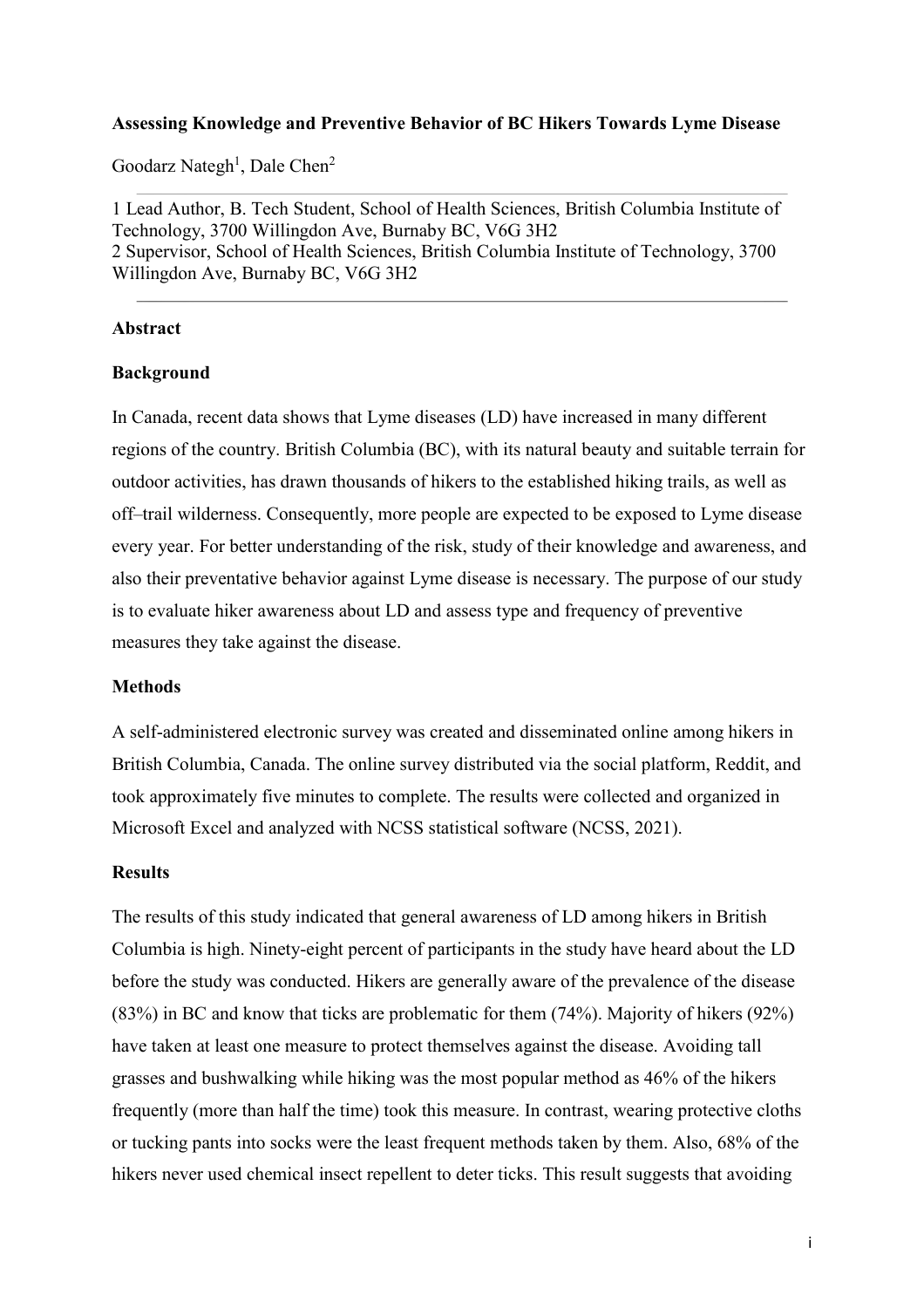ticks and tick bites by avoiding grassy areas, where ticks might be present, is the preferred method over the usage of chemical insect repellants, or physical barriers against tick bites such as wearing protective cloths or tucking pants into the socks; however, further data is needed to precisely conclude this result.

Our study found that there are no significant statistical associations between hiker's knowledge and their level of education ( $P= 0.77$ ), hiker's education level and preventive method taken ( $P=0.91$ ), level of hiking experience and preventive method taken ( $P=0.86$ ) or gender of the hikers and preventive methods taken  $(P=0.068)$  against the Lyme disease.

#### **Conclusions**

As Lyme disease has been recognized as a potentially increasing infectious disease in British Columbia, assessment of hiker's knowledge and preventive behavior towards LD through an online survey concluded that BC hikers have high level of awareness about the disease, and they protect themselves against the tick bites.

As predictive models show that climate change and warmer weather cause an expansion in tick habitat in North America, probability of hikers being exposed to ticks is higher. As the risk increases, LD prevention campaigns could be designed considering what prevention methods are the most popular; and more effective or innovative prevention methods could be introduced to the population. Health authorities may introduce LD prevention initiatives and educational plans that are adaptable and suitable to the geographical region based on prevalence of the disease. Similarly hiking groups may educate their new members regarding the disease, how to prevent it and what methods are suitable based on the region they are active in.

#### **Keywords**

British Columbia, Hiking, Lyme disease, Tick bite, *Ixodes pacificus,* Outdoor activity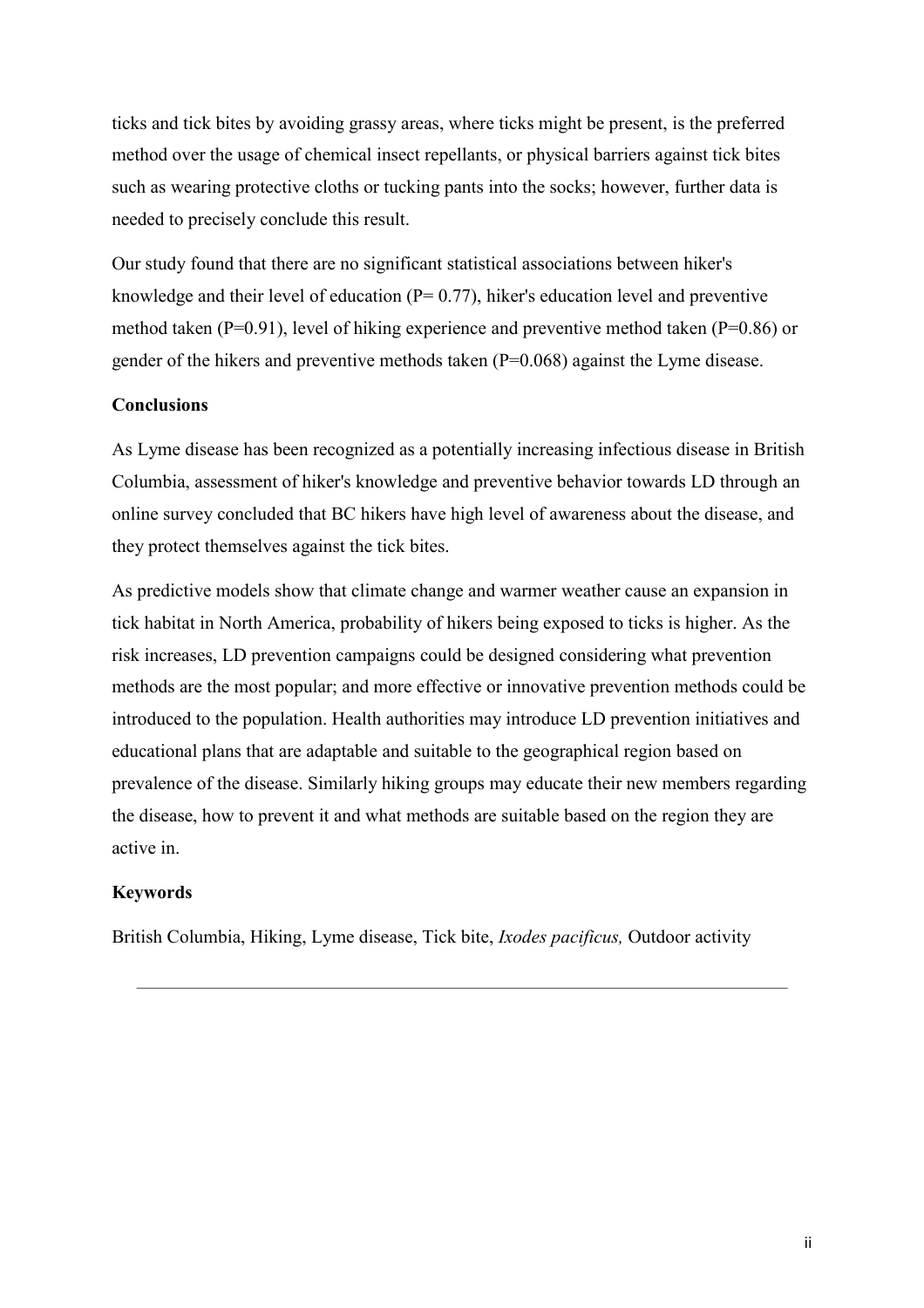### **Introduction**

In Canada, recent data shows that Lyme diseases have increased in many different regions of the country. According to Public Health Agency of Canada (PHAC), reports from all Canadian provinces show that Lyme disease cases increased from 144 in 2009 to 992 in 2016 (Public Health Agency of Canada, 2018). The number of cases had been increasing steadily till 2011 but after Lyme disease became a notifiable disease in 2009, the number of human cases increased relatively sharply (PHAC, 2018).

There has been number of studies that assessed, evaluated and monitored the vector-borne diseases and their public health impacts. Surveillances and studies as such have helped decision makers, the public and other stakeholders to understand the needs, the limitations, the possibilities and the challenges ahead. It is imperative that continuation of similar studies, particularly in a population at a higher risk, provides accurate data to stakeholders and public health professionals.

British Columbia, with its natural beauty and suitable terrain for outdoor activities, has drawn thousands of people to the established hiking trails, as well as off trail wilderness. And consequently, a larger

number of people are expected to be exposed to tick-borne diseases such as Lyme disease every year. For better understanding of the risk to the population, studying the knowledge of hikers in BC, and their preventative behavior is a necessary step. So far, there have not been studies that seek to assess the hiking population's knowledge and their preventative behavior regarding Lyme disease. Since B.C. has a considerable population of hikers, such study will help to fill the scientific gap in the subject matter.

### **Literature Review**

Both West Nile virus and Lyme disease have emerged as a public health concerns in many parts of Canada (Lindsay et al., 2015). More significant than West Nile virus, Lyme disease prevalence increased between 2009-2018 (Health Canada, 2019). "The number of reported Lyme disease cases increased more than six-fold, from 144 in 2009 to 917 in 2015, mainly due to an increase in infections acquired in Canada"(Koffi & Gasmi, 2019).

### What is Lyme Disease?

Lyme Disease (LD) is a well-known tick-borne illness which is caused by the bacteria *Borrelia burgdorferi*. The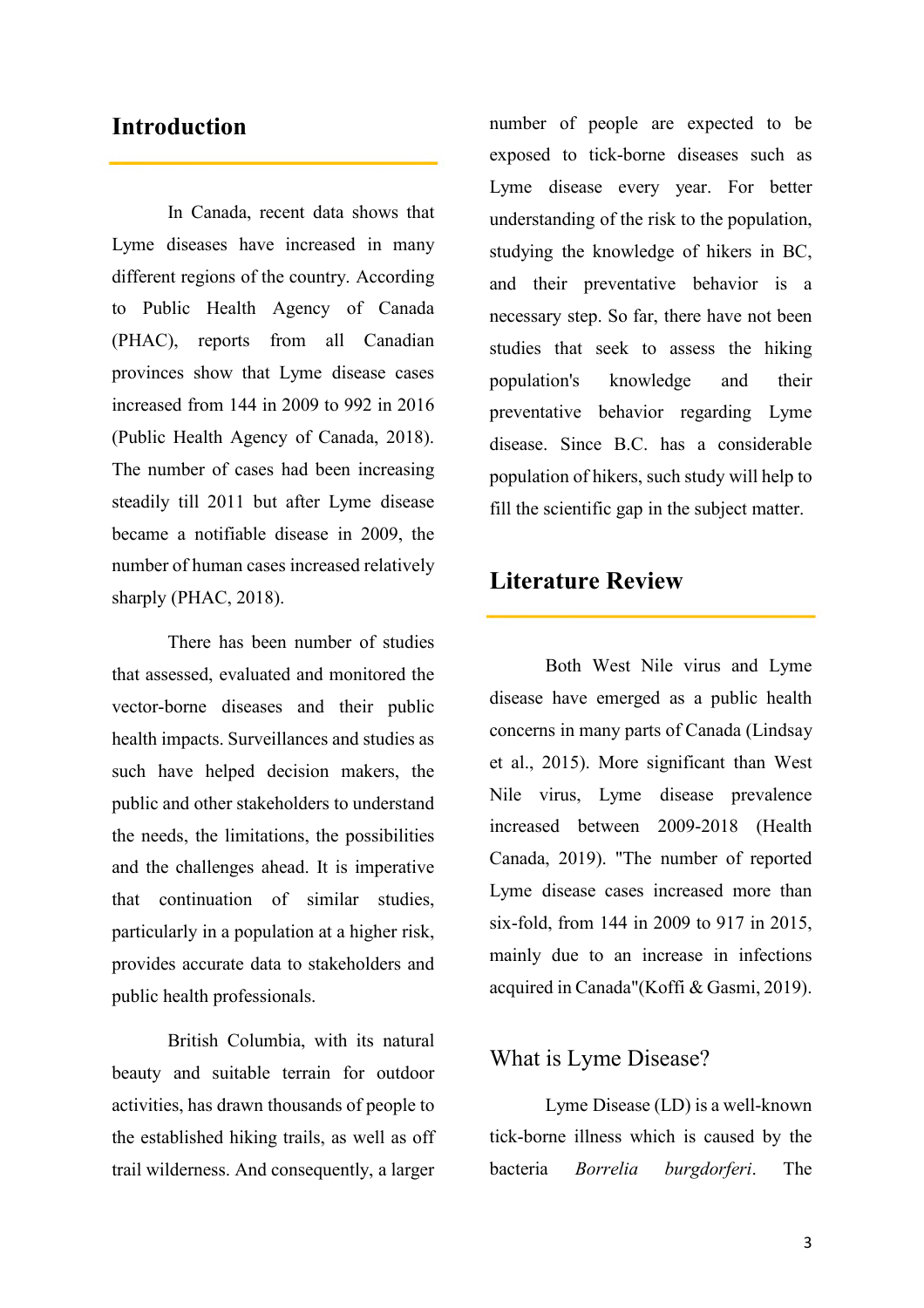symptoms include fever, headache, joint and muscle pain, and swollen lymph nodes. There are two types of ticks that can spread Lyme disease in Canada. Blacklegged tick (*Ixodes scapularis*) in southeastern and south-central regions of Canada and western blacklegged tick (*Ixodes pacificus*) in British Columbia (Public Health Agency of Canada, n.d.). Since ticks need blood to survive and reproduce, they attach on wild animals and humans to feed. *Borrelia burgdorferi* enters ticks while they are feeding from infected wild animals. Once ticks are infected, they spread the bacteria through their bites to humans and other animals like pets (Public Health Agency of Canada, n.d.). Ticks attach to different part of the body, more often to hard-to-see spots such as sculp, armpit and the groin. And they should remain attached to the skin, in most cases 36-48 hours, till the Lyme agent can be transmitted from them to the human or pet (CDC, 2020).

Lyme disease if left untreated, it causes serious health problems to humans (Halperin, 2015). Signs and symptoms of Lyme disease could start as early as 3 days to 30 days after people get exposed ((Public Health Agency of Canada, 2018). Most people experience flu-like symptoms soon after being bitten. A small number may have more serious symptoms. Rash, red shaped like a bull's eye, fever, headache,

chills, fatigue, muscle/ joint pain and swollen lymph nodes are the early symptoms of the disease (Public Health Agency of Canada, 2018).

### Is Lyme Disease Serious?

If people are left untreated, more severe symptoms may occur and can last for a long time. Severe headaches, Facial paralysis, severe muscle, joint, tendon and bone aches, heart disorders, and neurological disorders as well as arthritis with severe joint pain and swelling are severe symptoms that may occur (Public Health Agency of Canada, 2018). Lyme disease can lead to complications involving infection of the heart which causes death in rare cases (Public Health Agency of Canada, 2018). In 10-15% of untreated patients nervous system will be involved (Halperin, 2015).

### Lyme Disease Prevention

Lyme disease is preventable if people wear appropriate clothing and use N, N-diethyl-meta-toluamide (DEET) repellents (Ogden et al., 2009). Repellant such as DEET would prevent tick bite by deterring the tick from the skin (Ogden et al., 2009). Other preventive measures can also be taken to reduce the risk of tick bite (Due et al., 2013). Health Canada has listed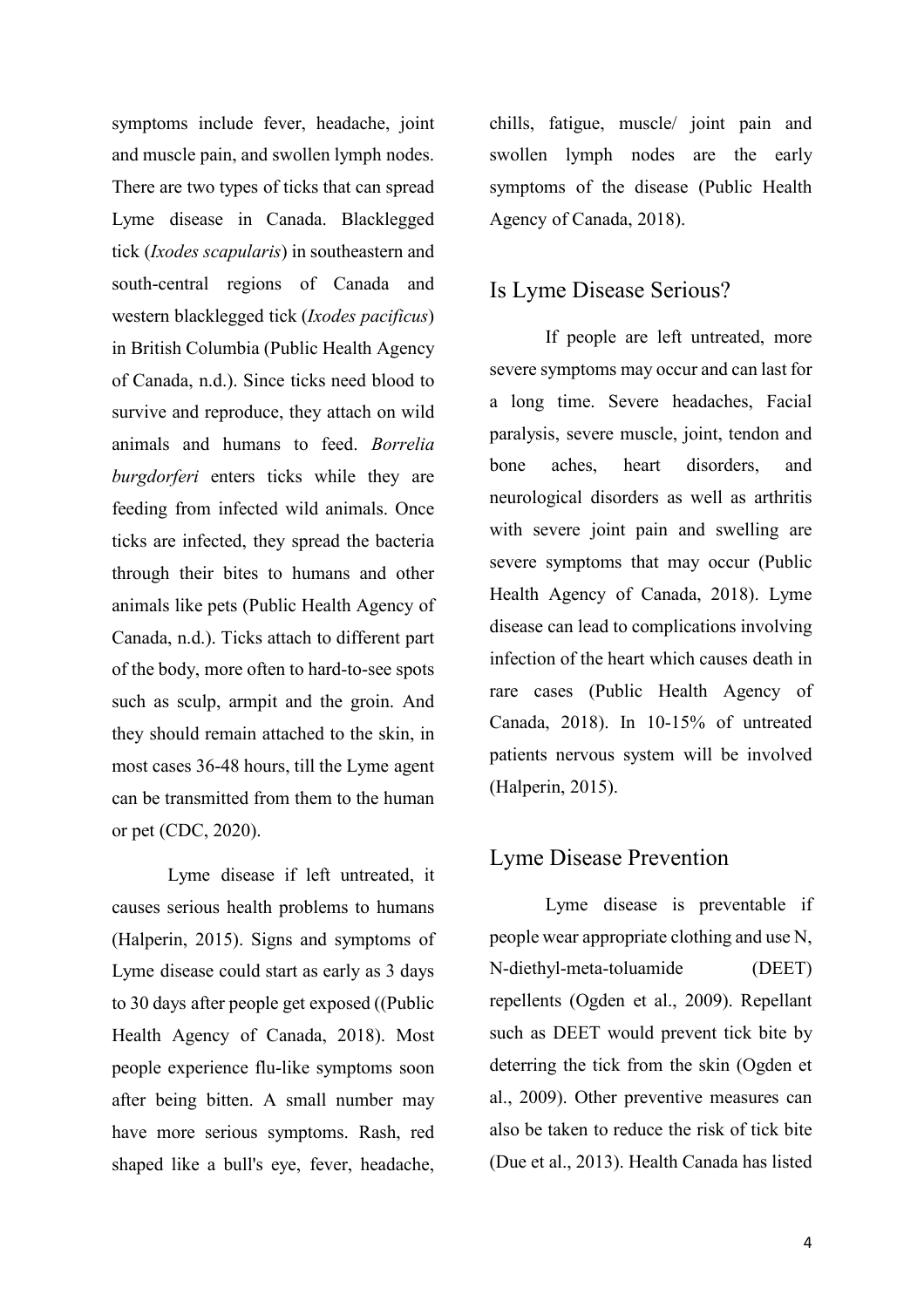number of ways that one can protect himself/herself from the tick bite. Wearing light-colored long-sleeved shirts and pants to spot ticks more easily, tucking your shirt into your pants, and pull your socks over your pants legs, walking on cleared paths or walkways and taking shower or bath within two hours of being outdoor, checking for tick on your skin and doing a full body check particularly in the hair, under the arms, in and around the ears, inside the belly button, behind the knees, between the legs and around the waist (Public Health Agency of Canada, n.d.).

 Removing the tick within 24-36 hours can help prevent infection. Doing a tick check on your outdoor gear and your pets as they could carry ticks inside your home is necessary. Ensuring that your clothing is free of ticks by Putting outdoor clothes in a dryer on high heat for 10 minutes to kill any remaining ticks (Public Health Agency of Canada, n.d.).

### Lyme Disease in BC

According to BCCDC's annual summaries of reportable diseases, there were 160 lab-confirmed cases of Lyme disease between 2008 and 2017 in BC. Since 2009 there was an upward trend in Lyme disease with a peak of 40 cases in 2016 (BCCDC, 2020). That said, according to a study conducted in 2018 in Canada

(Lloyd & Hawkins, 2018), Lyme disease cases are underreported due to conservative approach to testing in order to exclude false positive results. In consequence of this approach false negatives result in underestimation of Lyme disease cases in Canada (Lloyd & Hawkins, 2018). Although BC does not have a large number of cases and is a rare disease at the time, there is a chance of underreported cases throughout province (Henry et al., 2011).

Another important aspect is the emergence of Lyme disease in areas where the disease is not endemic due to the climate change. Predicting models regarding the effect of climate change on Lyme disease suggests that ticks' habitat and their area of activity will be expanded in the near future in North America (Brownstein et al., 2005). Extrapolations of the data from climate change scenarios, the study predicted significant expansion in ticks activity and their habitat in North America. (Brownstein et al., 2005). At the time in which study was conducted, the results predicted with high accuracy (89% & P<0.0001), that tick's suitable habitat will be expanded into Canada by 213% in 2080(Brownstein et al., 2005). This expansion of suitable habitat may result in their population growth and their need of food. That increases the probability of tick bites in outdoor users including hikers.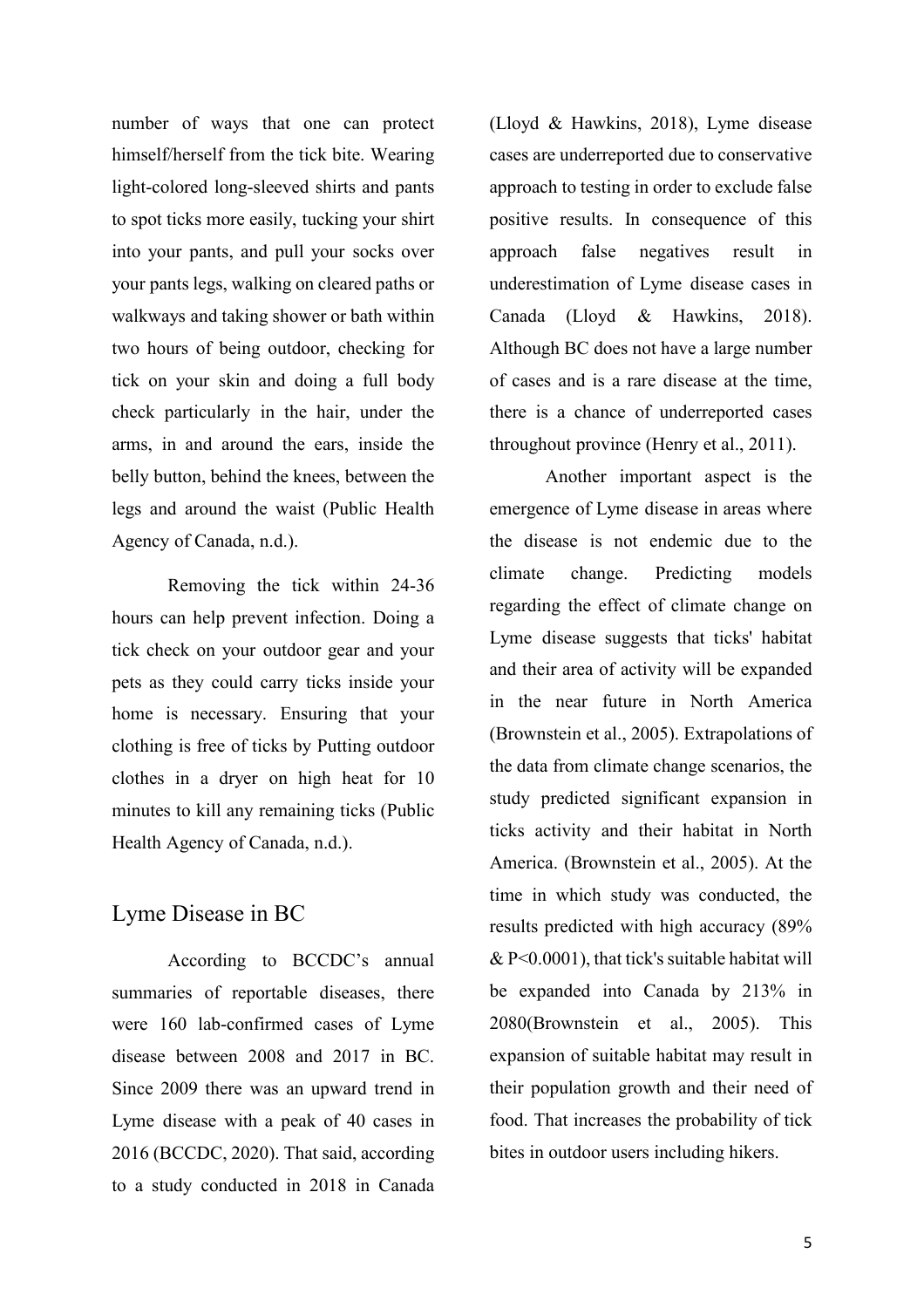# Lyme Disease and Its Relevance to Hikers

 Lyme disease as one representative of the vector-borne diseases, is the most prevalent in North America (Mead, 2015) and is the most relevant to the hiking population. According to the US Centre for Disease Control (CDC), hikers are at risk for Lyme disease since they are exposed to the environment, wooded area and brushes, they are more likely to come in contact with ticks, carrier of the disease agent (CDC, 2020). As prevalence of diseases such as West Nile disease (no case in 2018) and Q fever (3 cases in 2018) are low in British Columbia (BCCDC, 2020), studying them might not represent the actual risk of vector-borne diseases to hikers. Therefore, it is important to focus on Lyme disease and the studies that look into LD and examine different populations in different outdoor activities and find similarities with hiking population. That is the main reason this paper is focused on Lyme disease as the relevant disease.

Several studies have been conducted that monitored Lyme disease by its geographical distribution in Canada. A study, *Surveillance for Lyme disease in Canada: 2009-2015*, showed almost ninefold increase in Lyme disease cases in Ontario between 2009 and 2015 (Koffi & Gasmi, 2019). The study also showed that upward trends of Lyme disease, in some provinces is much more significant than other part of the country. The authors have emphasized that the number of cases increased in Manitoba and the provinces eastward. At the same time, incidences in B.C. also increased from 10 cases in 2009 to 40 cases in 2016 (BCCDC, 2020).

How populations protect themselves against the disease and what is their level of knowledge are somewhat critical questions that primarily has been answered by some research studies in a particular population. A study conducted in Delaware showed that overall participants in the study has a poor knowledge about Lyme disease. Only 38.4% of the respondent stated that ticks are problematic in Delaware while Delaware has one of the highest rate of the Lyme disease in the United States (Gupta et al., 2018). The study showed that only 12.7% of participants "strongly agreed" that the Lyme disease was an issue (Gupta et al., 2018). Among 1755 participants, more than 61% did not know that ticks are problematic. Hence, the authors concluded that overall, the knowledge of the participants regarding Lyme disease was poor. In comparison, one study conducted in Canada, mainly concentrated on eastern provinces and Atlantic Canada, showed that only 12% of the respondents had not heard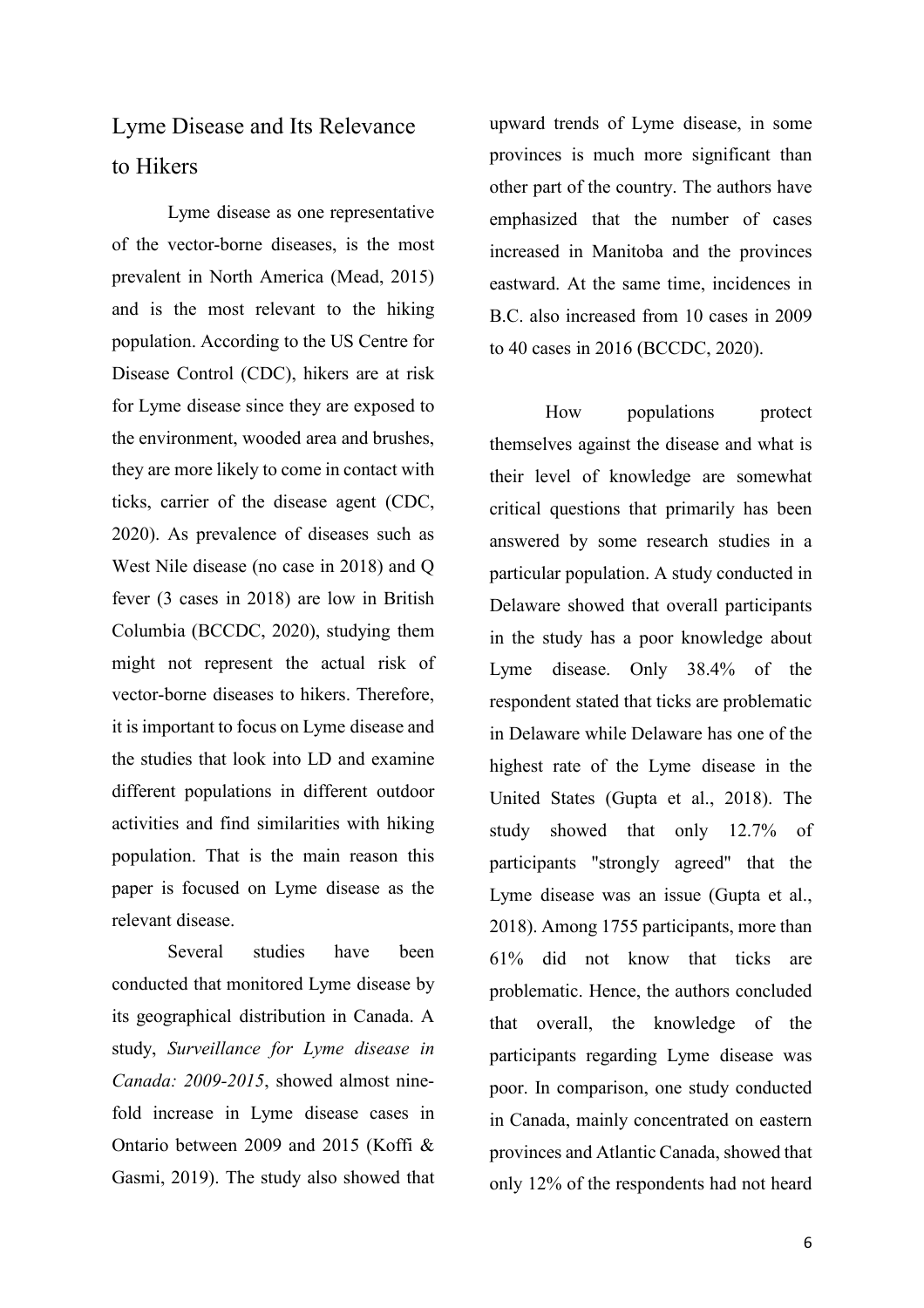of Lyme disease at all. Among the rest of the participants, who were aware of Lyme disease, less than 50% adopted some sort of preventative measures into their behavior towards the tick bites (Aenishaenslin et al., 2017). How do people in Canada protect themself and what is their level of knowledge? These questions will be answered by searching inside the studies which are closely related and very similar to the subject.

 An article was published in *International Journal of Environmental Research and Public Health,* focused on outdoor users' knowledge about Lyme disease. The researchers analyzed the data from occupational and recreational outdoor users. The knowledge of two populations in Canada, who are frequently exposed to the Lyme disease was Analyzed. Their study showed that 64% of their participants were recreational users of the outdoors. Conducting a survey, authors concluded that overall, the level of knowledge about the disease and preventive methods is low. The authors also concluded that "wearing long pants and protective footwear" was the most frequently performed protective behaviors among the participants in the study (St. Pierre et al., 2020). High level of participants (64%) were recreational outdoor users, which hikers are included but not specified, shows that the knowledge level of hikers could be low although was

not directly claimed in the study. The authors' finding emphasizes that there is a need of knowledge assessment in the population (St. Pierre et al., 2020).

### **Public Health Significance**

This study has two main public health applications. First, it will provide insight to public health authorities regarding the level of hikers' awareness and their preferred preventive behavior. This insight helps to direct the resources and appropriately allocate them. A study conducted in 2016 showed that awareness of Lyme disease in Canada significantly increased after the launch of a "national communication" campaign about the Lyme disease (Aenishaenslin et al., 2016). Whether it is the education, prevention or treatment, the resource allocation effects public health in British Columbian. Second, this study will provide in-depth information to hiking communities about their population's knowledge which helps them to improve their awareness about the risk. It is also help them to adopt preventive measures that are more compatible with their community culture or regional necessities.

Several studies showed the importance of the disease knowledge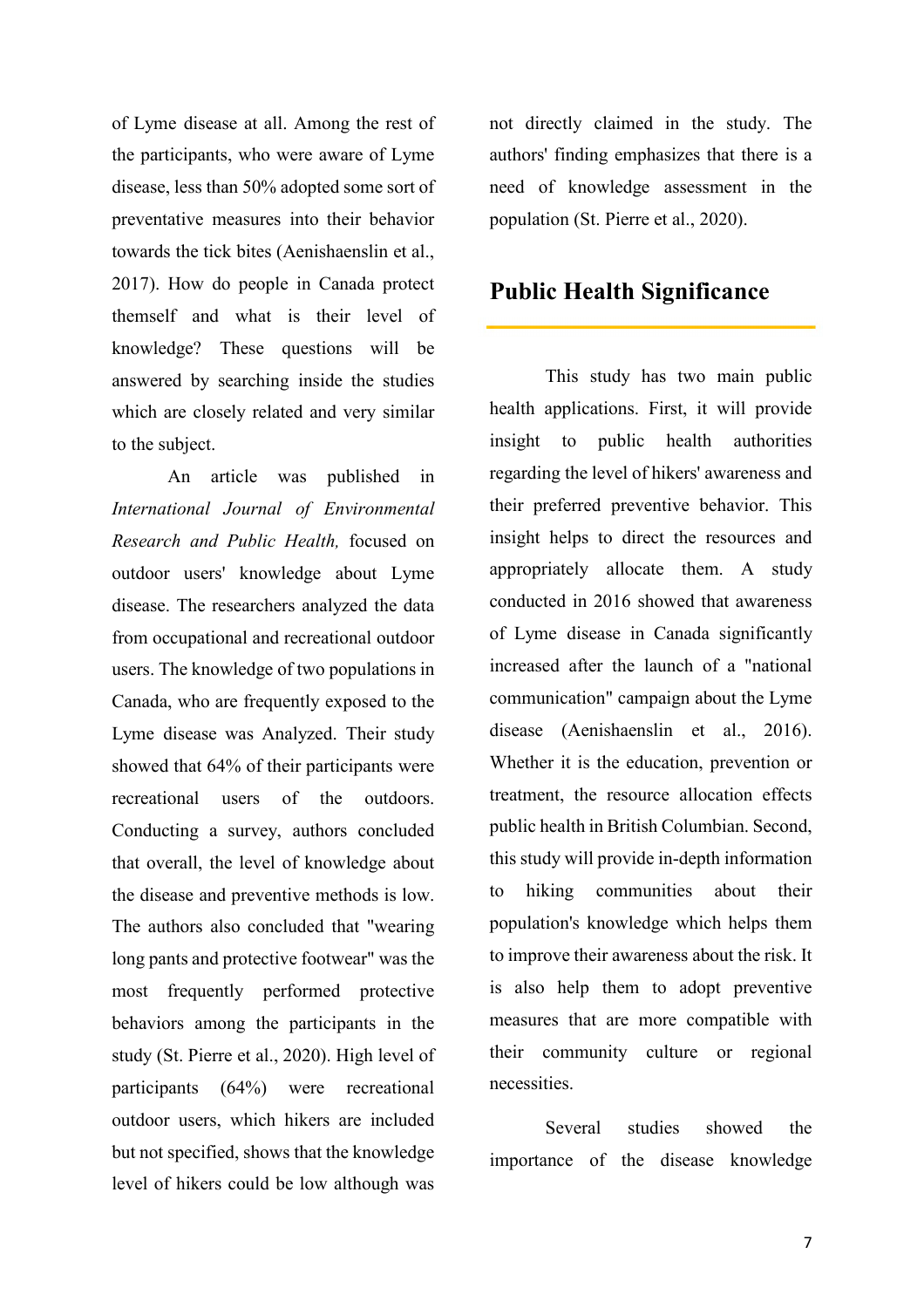assessment and its effect on decisionmaking process in a specific population. A cross-sectional study conducted in 2015 discussed the factors associated with preventative behavior in two different geographical location (Aenishaenslin et al., 2015). Switzerland, where people are exposed to endemic Lyme disease compared to Canada, where the disease is emerging. The findings were extracted by analyzing the data from a survey among 814 participants in 2012. The authors extensively studied the factors associated with "applying insect repellent", "the age groups", "the knowledge of LD" and "the level of exposure". Their results showed that social and contextual factors are important considerations to take into account when designing prevention campaigns for Lyme disease. Their findings supported the importance of knowledge assessment for public health authorities to better comprehend and screen these factors in a target population in order to be able to design campaigns, adapt strategies and implement preventive programs that are well suited to a population and to their epidemiological need (Aenishaenslin et al., 2015).

# **Material**

A secured laptop computer, Microsoft Excel 365 and NCSS statistical software were used to complete the study and analyze the data. Survey Monkey Canada Software were utilized to design the survey.

# **Method**

A self-administered electronic survey was created via a BCIT account on Survey Monkey Canada (http://www.surveymonkey.com). The survey link was distributed on online platform Reddit. The survey consisted of two sections. A series of questions was asked on demographic factors and hiking experience, followed by knowledge and preventive measure questions. The survey collected data regarding the awareness level of hikers about Lyme disease and information about preventive measures taken by hikers while hiking in BC. The survey also collected demographic information including age group, gender, level of education as well as self-claimed hiking experience from the population. The survey was available over a three weeklong period in January 2021. Data from the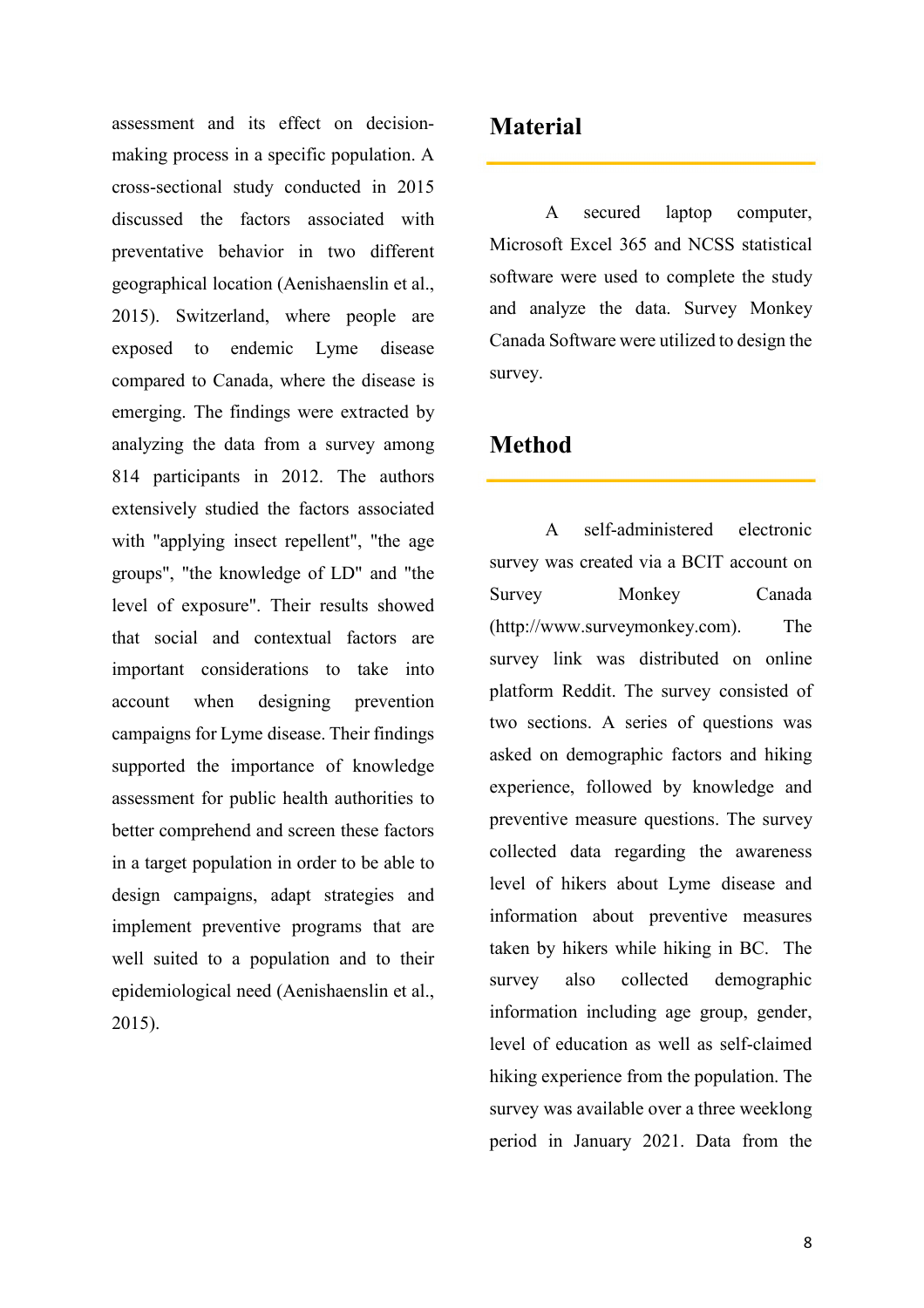survey was collected from January 15th until February 3rd, 2021.

Hikers' related sub–reddit groups as well as reddit public pages for major BC towns were the target pages to disseminate the survey link when possible. The survey link was disseminated to both sub–reddit hiking related pages, where surveys were permitted as well as reddit public pages related to a town or city. Introducing the survey link to these pages was based on two main condition. First, if the reddit page or sub–reddit is related to a city or a town with certain level of population (10,000 persons) and second, that city or town is located in areas where the risk of Lyme disease actually exists. British Columbia Center for Disease Control has published a map that shows areas with higher risk of Lyme disease presence; and this map was used in the study as a determination factor to where to disseminate the survey link. This map shows that majority of BC population are living in the areas where LD risk is high (Appendix D)

# **Statical Analysis**

From a total of 123 respondents to the survey, 113 met the inclusion criteria of the study. All respondents completed the knowledge and hiking experience of the survey. the descriptive statistic breakdown is as below:

#### **Demographic**

Among all participants in this study, 50.44% were male, 47.8 % were female and 1.7 % preferred not to answer.

The majority of respondents were hikers 19-29 years old (47% of the population). 52% of which were female and 48% were male. The least responses were from age groups under 19 and over 50 years old which represents around 9 % of total respondents.

It was noted that 35.4 % of the respondents to the survey claimed to have university undergraduate while 16% have college or technical diploma, 13.3 % have university graduate degree and 11.5 % have some university education. It was also noted that 13.3 % of the respondents claimed to have high school or earlier grades education. (Figure 1)

In this study, 56.5 % of the respondents were experienced (5-10 years of hiking experience) or highly experienced hikers while more than half of the respondents (56 %) spent more than 10 hours per month doing hiking. (Figure 2)

#### **Lyme Disease Awareness**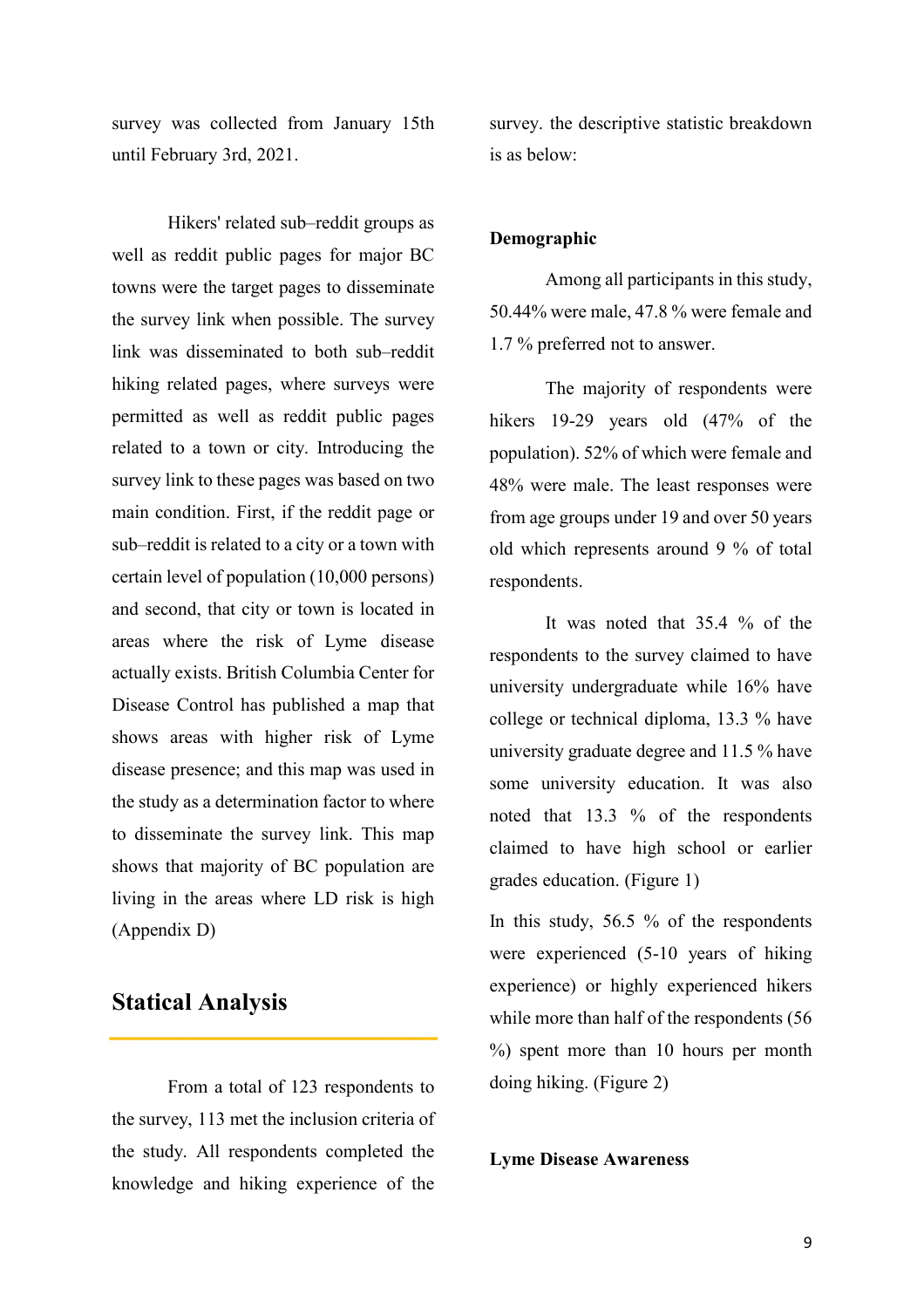In regard to having general awareness about LD among hikers in British Columbia, 98 % of the respondents had heard about the disease before this study and 74% of respondents think ticks are problematic for hikers. When asked "Do you know if Lyme Disease exist in BC?" Among all respondents, 83.1% answered "yes" and are aware that LD exist in BC and 16% of them was not sure if the disease exists in BC.

#### **Preventive Measures**

Overwhelming majority, 92% of total respondents, were taken at least one preventive measure to avoid tick bite while hiking regardless of their level of awareness about LD. (Figure 3)

# **Type and Frequency of Preventive Measures**

1. Usage of Insect repellent

The usage of insect repellent to protect against tick bite which is the recommended and effective method by Centre for Disease Control (CDC 2020), was not the most frequent and popular choice among the population of this study. In fact, approximately 68% of respondents to this question "Usage frequency of insect repellants" never or rarely used insect repellent to avoid tick bites.

#### 2. Body check after hiking

Similar to usage of insect repellents, body check and searching for tick was also unpopular among the study population. 60% of respondents to this question never or rarely did the checking for ticks after hiking.

3. Wearing protective cloths or Tucking pants into socks

These preventive methods were the least frequent methods taken by hikers. Among respondents to the question about frequency of wearing protective cloths, 47% of respondents never took such a method against ticks. And 54% of respondents never tuck their pants into their socks to avoid ticks.

4. Using a preventive method other than the one in survey questions

Participants in the survey were asked if they take any preventive methods other than the one in the survey questions. From 112 respondents to this question, 20 people were answered "yes". This means 17% of all respondents takes some type of preventive measure other than the ones asked in the survey questions to avoid tick bites.

5. Avoiding tall grasses and bushwalking

The most frequent preventive measure among population in survey was assessed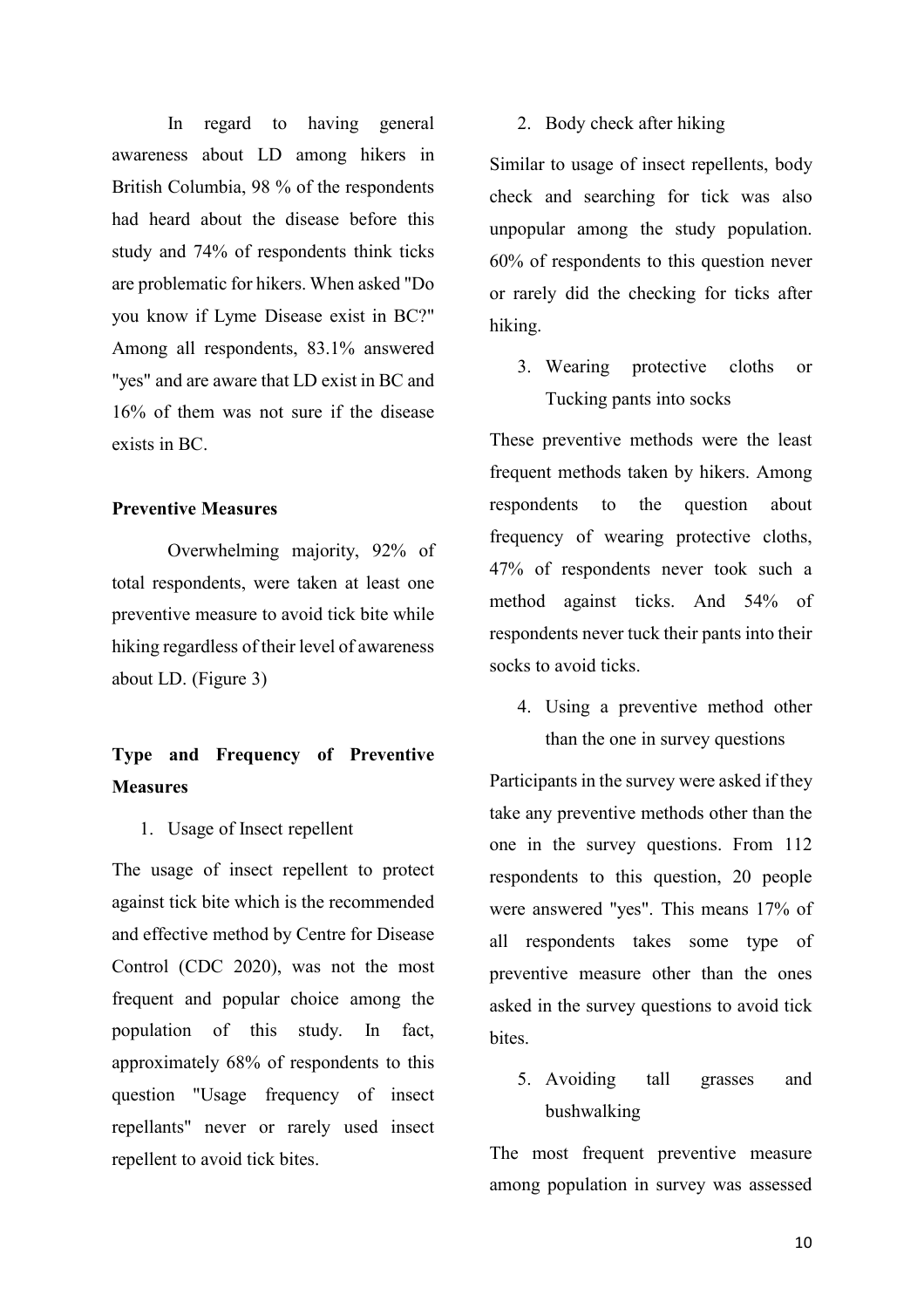from respondents who took at least one preventive measure, 105 persons, and completed 5 related questions. The most frequent method was determined by the total score of each question. The Highest score was from "avoiding tall grasses and bushwalking" measure. It was observed that 46% of respondents frequently (more than half the time) chose to avoid tall grasses and bushwalking in their hikes.

### **Inferential Statistics**

 Chi-Square test was performed on NCSS software in order to do inferential statistical analysis. Chi-Square is a nonparametric test that designed and used to determine the associations between group differences when the dependent variables have nominal data (Mchugh, 2013).

Number of statistical tests were performed to explore possibility of associations related to knowledge and preventive behaviors among BC hikers. It was finally determined that Chi-Square test is the suitable test to compare two or more variable. Therefore, Pearson's Chi-Square test was performed for all 4 different hypotheses.

Table 1. explains the reasoning behind each hypothesis test performed as well as the result for each test in this study.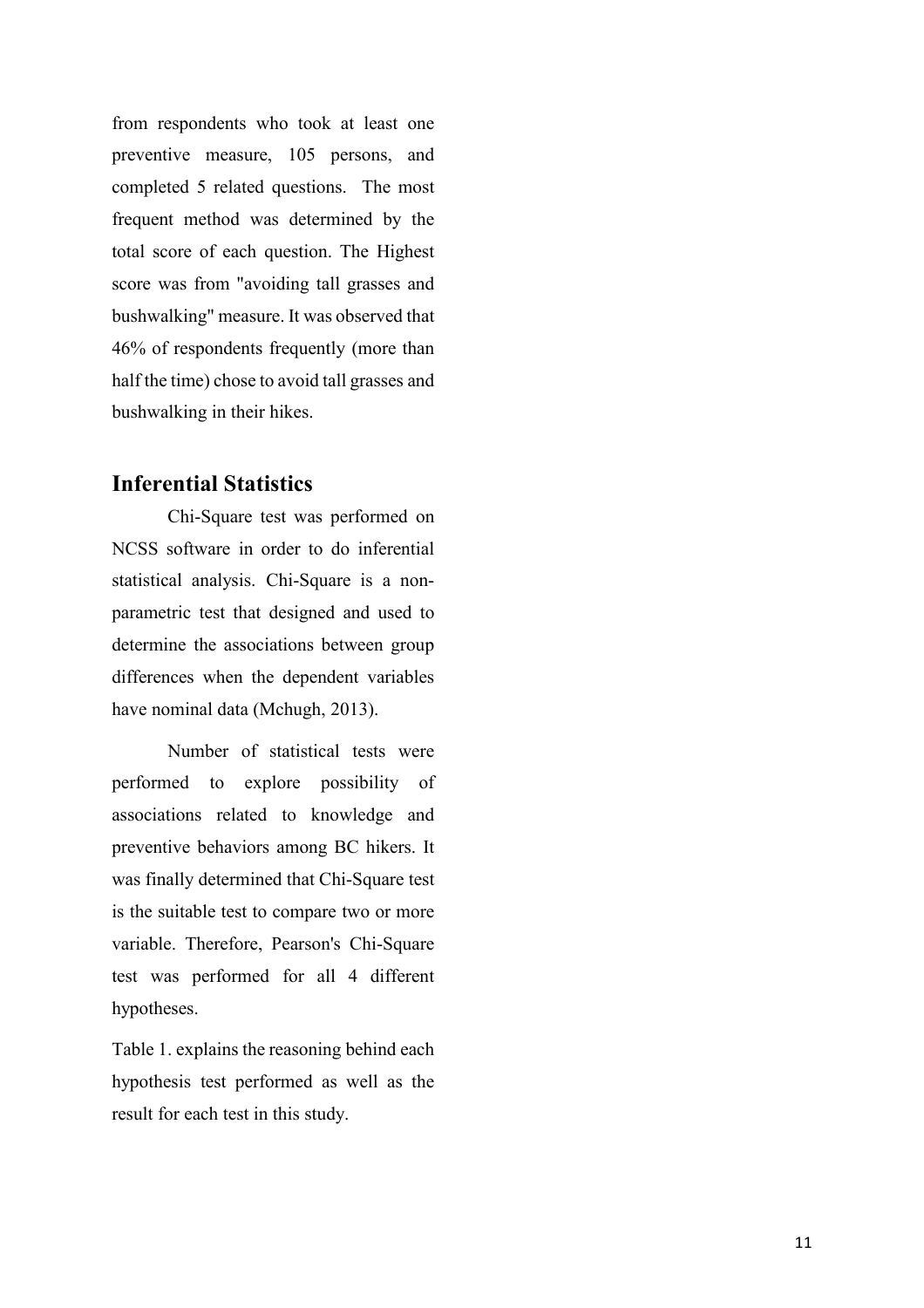



Figure 2. Self-claimed level of hiking experience

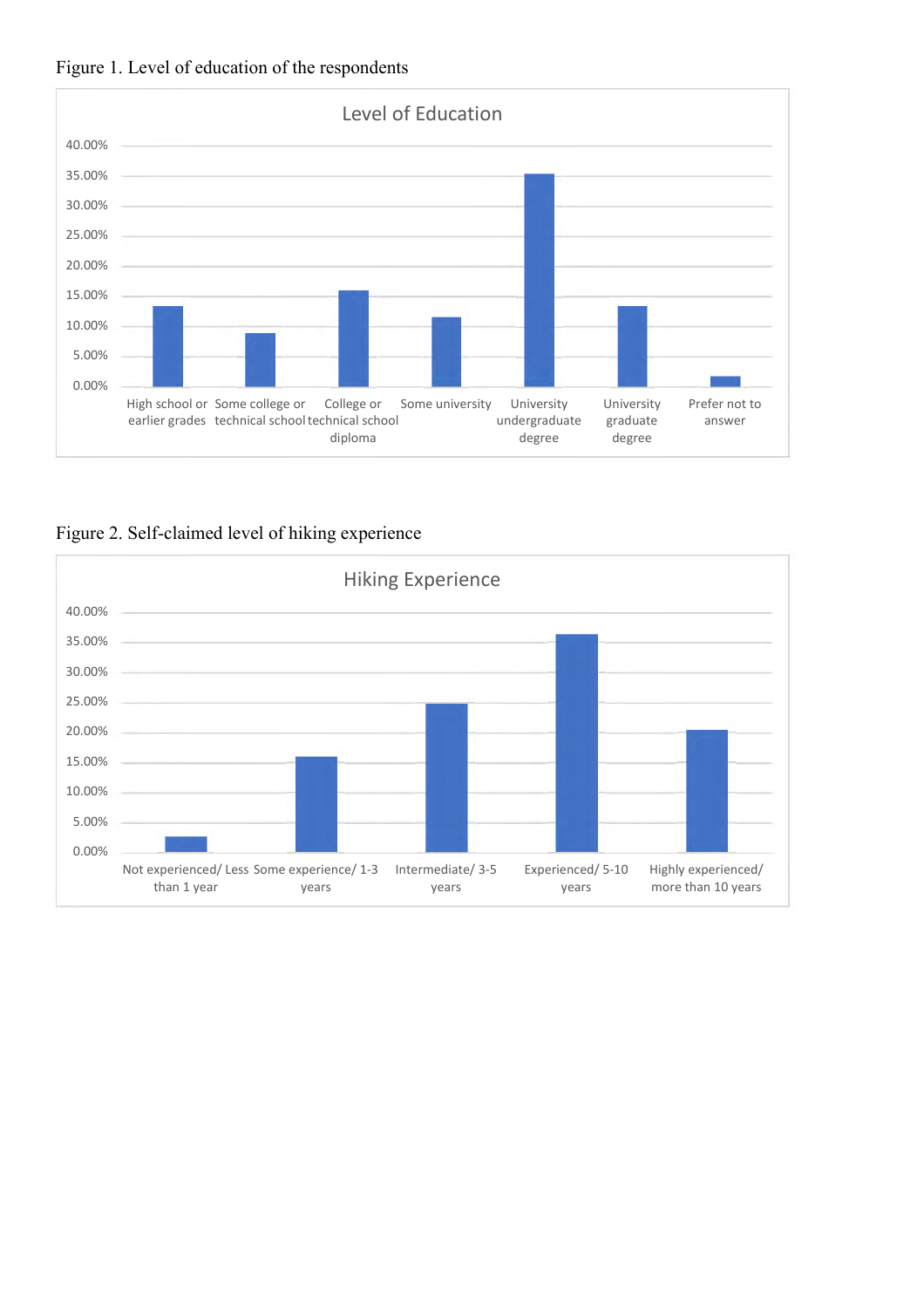

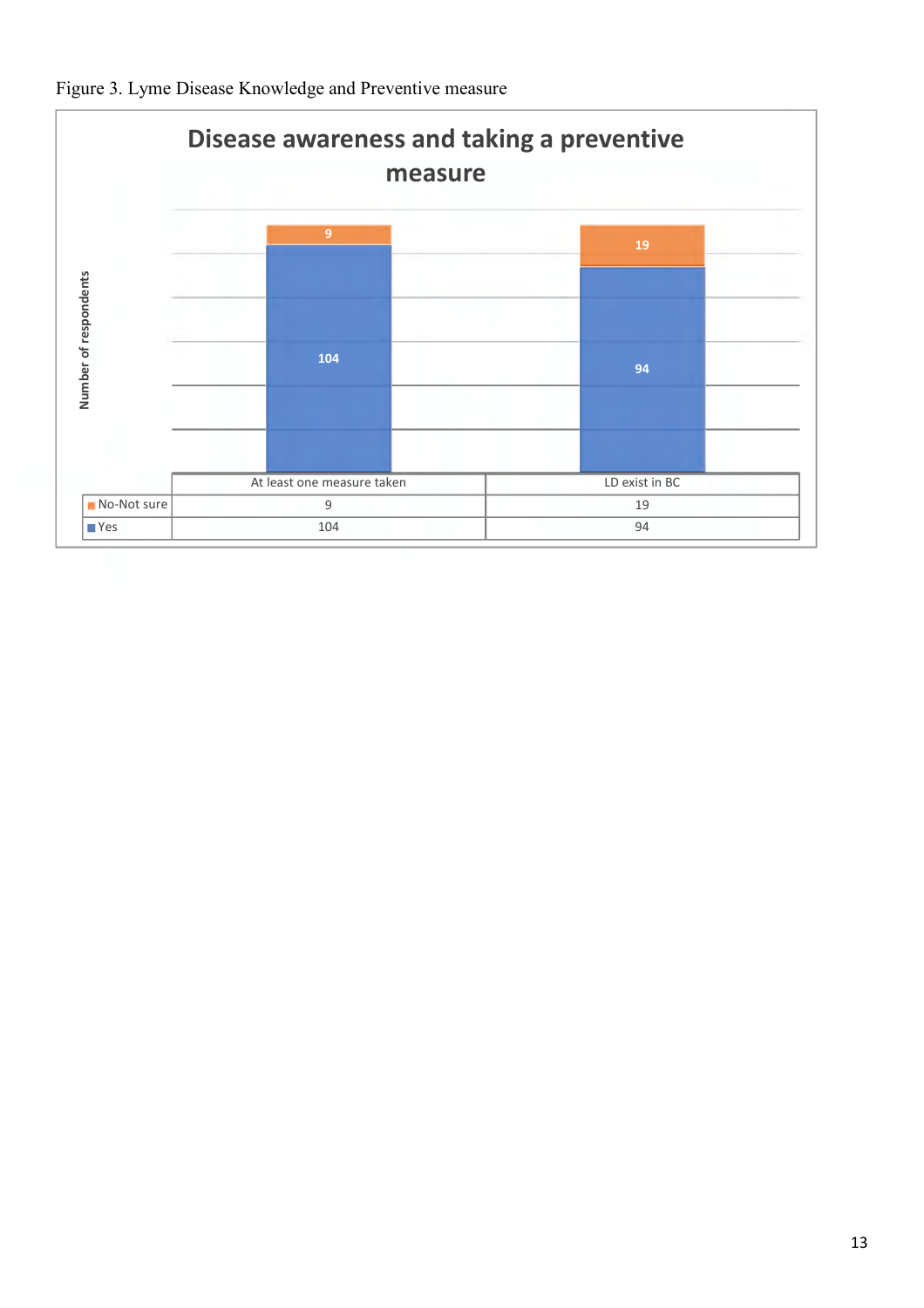Table 1. Result of each test of hypothesis

| Hypothesis ( $H_0$ and $H_a$ )                                                                                                                                                                                                       | Reasoning                                                                                                                          | P value    | Interpretation                                                                                                                                                                                                                                                                                                                                                                                                                                        |
|--------------------------------------------------------------------------------------------------------------------------------------------------------------------------------------------------------------------------------------|------------------------------------------------------------------------------------------------------------------------------------|------------|-------------------------------------------------------------------------------------------------------------------------------------------------------------------------------------------------------------------------------------------------------------------------------------------------------------------------------------------------------------------------------------------------------------------------------------------------------|
| $H_0$ : There is NO<br>association between<br>hikers' knowledge about<br>LD and their level of<br>education.<br>$H_a$ : There is an association<br>between hikers' knowledge<br>about LD and their level of<br>education.            | If the hikers'<br>education level has<br>any meaningful<br>association with<br>their knowledge<br>level of Lyme<br>disease         | 0.7723     | Do not reject the null hypothesis and<br>conclude that there is no statistically<br>significant association between<br>hikers' knowledge about LD and<br>their level of education.<br>Possible errors: No alpha errors.<br>$P = 0.77$ shows that the result has<br>high confidence that null hypothesis<br>could not be rejected.                                                                                                                     |
| $H_0$ : There is NO<br>association between<br>hikers' level of experience<br>and the preventive<br>measure taken<br>$H_a$ : There is an association<br>between hikers' level of<br>experience and if any<br>preventive measure taken | If hiking<br>experience and<br>hiking frequency<br>influence the<br>preventive measure<br>taken by the hiker<br>towards tick bites | 0.86962864 | Do not reject the null hypothesis and<br>conclude that there is no statistically<br>significant association between<br>hikers' level of experience and if any<br>preventive measure taken.<br>Possible errors: No alpha errors.<br>$P = 0.86$ shows that the result has<br>high confidence that null hypothesis<br>could not be rejected.                                                                                                             |
| $H_0$ : There is NO<br>association between<br>hikers' level of education<br>and the preventive<br>measure taken<br>$H_a$ : There is an association<br>between hikers' level of<br>education and the<br>preventive measure taken      | If level of<br>education<br>influences the<br>method of<br>preventive measure<br>taken                                             | 0.9113     | Do not reject the null hypothesis and<br>conclude that there is no statistically<br>significant association between<br>hikers' level of experience and if any<br>preventive measure taken.<br>Possible errors: No alpha errors.<br>$P = 0.91$ shows that the result has<br>high confidence that null hypothesis<br>could not be rejected                                                                                                              |
| $H_0$ : There is NO<br>association between<br>hikers' gender and LD<br>preventive behavior<br>$H_a$ : There is an association<br>between hikers' gender and<br>LD preventive behavior                                                | if one gender take<br>measure to protect<br>themselves against<br>the tick bite more<br>than/less than the<br>other genders        | 0.0682     | Do not reject the null hypothesis and<br>conclude that there is no statistically<br>significant association between<br>hikers' gender and preventive<br>behavior.<br>Possible Beta error:<br>$P = 0.068$ shows that there is a<br>possibility that beta error occurred<br>which means that the result has not<br>rejected a false null hypothesis and<br>there might be an association<br>between hiker's gender and their LD<br>preventive behavior. |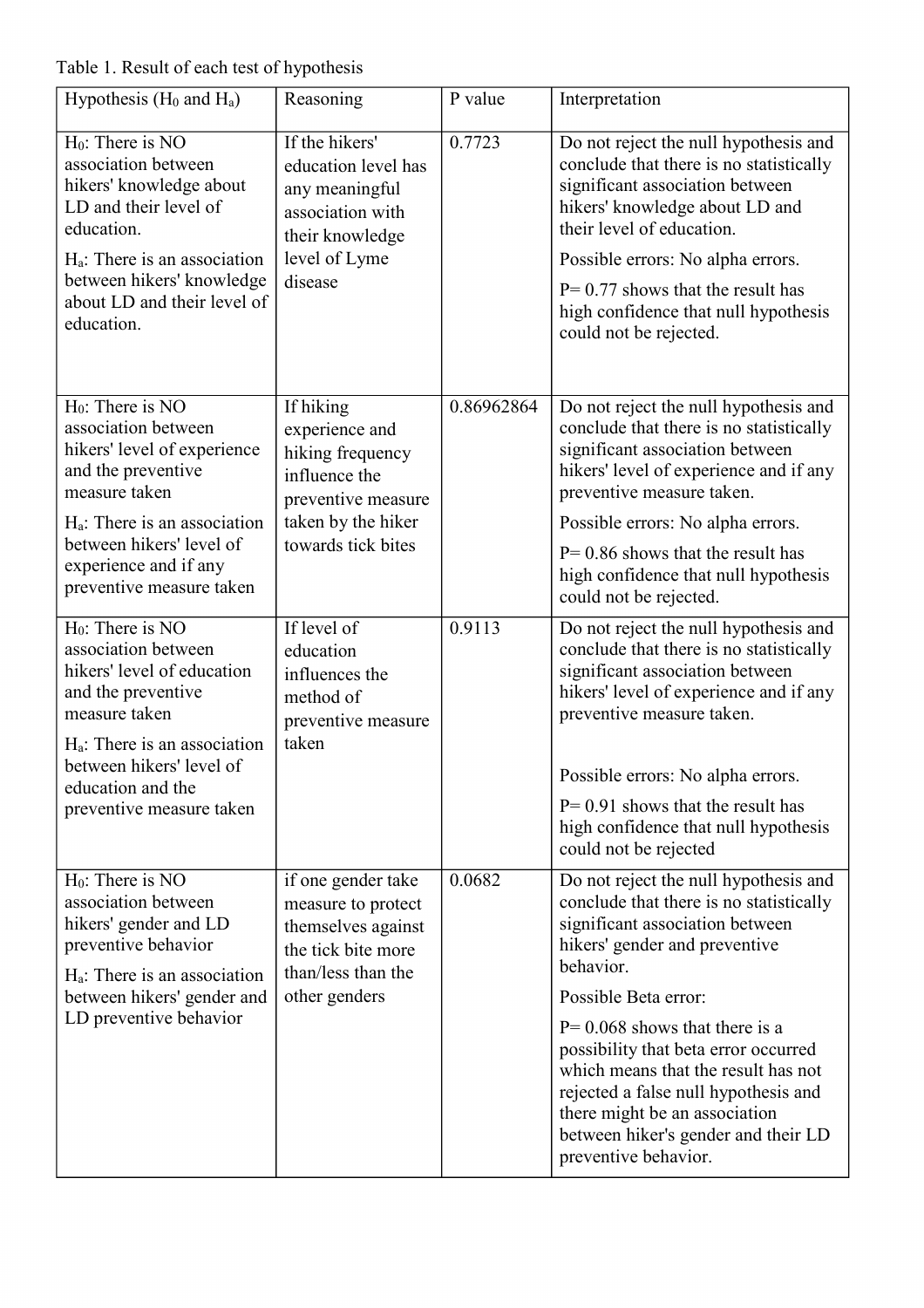### **Discussion**

#### **Lyme Disease knowledge**

The result of this study indicates that general awareness of Lyme disease among hikers in British Columbia is high. Overwhelming majority of participants, 98%, in the study have heard about the LD before the study was conducted. Data shows that hikers in BC are generally aware of prevalence of the disease and know that ticks, carriers of LD bacteria is problematic for hikers. However, some participants (26%) had no knowledge about the existence of the disease in BC or did not know that ticks are problematic for them. This lack of knowledge may support the idea for better education among hikers regarding the risk of Lyme disease and presence of ticks in BC.

The level of knowledge about the Lyme disease among BC hikers is in contrast with the study conducted among recreational outdoor users in two Canadian cities (St. Pierre et al., 2020). In the study authors concluded that the LD knowledge level of outdoor recreational users are low while in our study, data shows that BC hikers are generally aware of the disease and majority of them take some preventive measure to prevent Lyme disease infection. This contrast between two studies is perhaps because our study was focused on a

specific type of outdoor activity, hiking, while study conducted by St. Pierre has a broader range in terms of outdoor users. It has included a variety of recreational outdoor users and not specifically hikers. In addition, our study only reflects a portion of outdoor activities that its population might be exposed to ticks and not all recreational outdoor activities such as hunting, mountain biking, camping and other activities.

#### **Preventive Behavior**

Hikers in BC are taking effective measure to protect themselves from the LD. Among the hikers who are aware of the LD, Majority of them (92%) have taken at least one measure to protect themselves against the disease. Although the most effective method suggested to prevent tick bites is using insect repellants (CDC, 2020), avoiding tall grasses and bushwalking was the most popular method among BC hikers. In contrast, wearing protective cloths or tucking pants into socks were the least frequent methods taken by hikers. This result suggests that avoiding tick bites by avoiding ticks is preferred over the usage of chemical compounds, insect repellants, to prevent tick bites. The harmful effect of chemical insect repellants on human maybe the reason behind this behavior, however, more data is needed to come to such a conclusion.

In general, our study indicates that majority of BC hikers take preventive measures to protect themself against LD.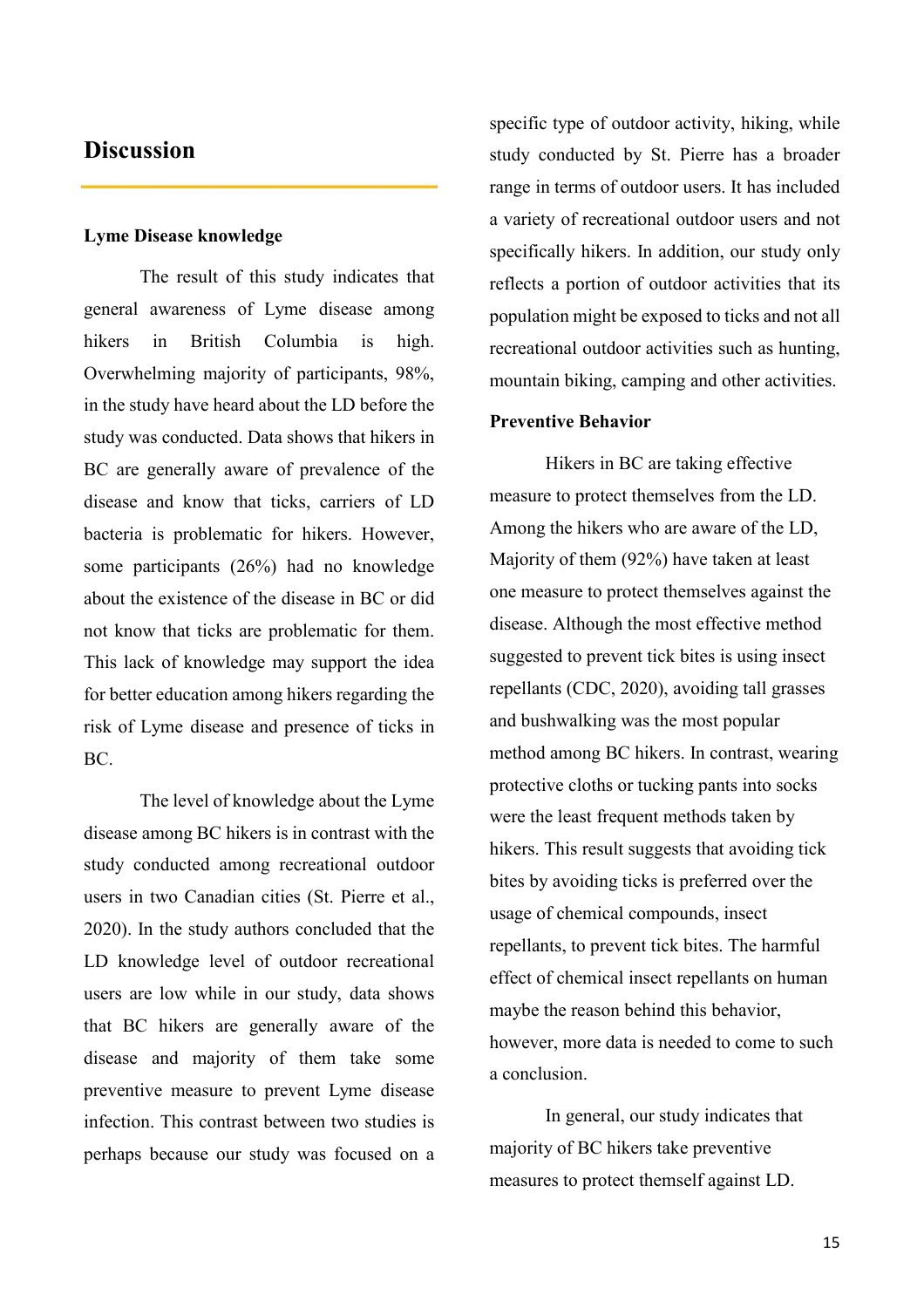However, more data points are needed to precisely determine if these findings are a true representative of all hikers across the province. It is important to know that only hikers with access to internet and using social media, Reddit users in case of our study, participated in this survey. Younger generations are much more active in social media platforms than older hiking population. Therefore, utilizing different means of collecting data may yield different results.

#### **Test of Associations**

Performing Chi–Square test of variables in this study revealed that there is no association (p=0.91) between level of education and if a preventive method taken by hikers. This result indicates that taking a preventive measure against tick bite among hikers in BC is not directly related to their education level. One test of variables also concluded that there is no association  $(p=0.86)$ between level of hiking experience and if LD preventative measure taken by the hiker. This result shows that even hikers with no experience tend to take measures to protect themselves as much as highly experience hikers do.

Another association test explored that if hiker's knowledge about the LD is associated with their education level. Although the result shows that there is no association( $p=0.77$ )

between the education level of the hikers and they knowledge about LD, more data points in this variable are needed that investigators could satisfactorily accept the finding.

The results from test of variables also found no associations $(p=0.068)$  between gender and preventive method taken against the disease. However, p=0.068 indicates that the possibility of an error (beta) exists. A beta error in this test would suggest that there might be an association between taking preventive measures against tick bites and gender among BC hikers.

### **Limitations**

This study has some limitations. Poor responses and selection biases are involved in the online surveys (McPeake, 2014). Since the survey is electronic/online, self-administered, lack an interviewer and is time limited, predicting the number of survey participants hence the number of useful responses in advance is difficult. It is also assumed that the respondents are truly met the inclusion criteria of the study and evaluation is solely based upon honesty of participants.

Sample population bias is a limiting factor. Not all study subjects are accessible and available via online platforms (Jones et al., 2013). Although most young hikers have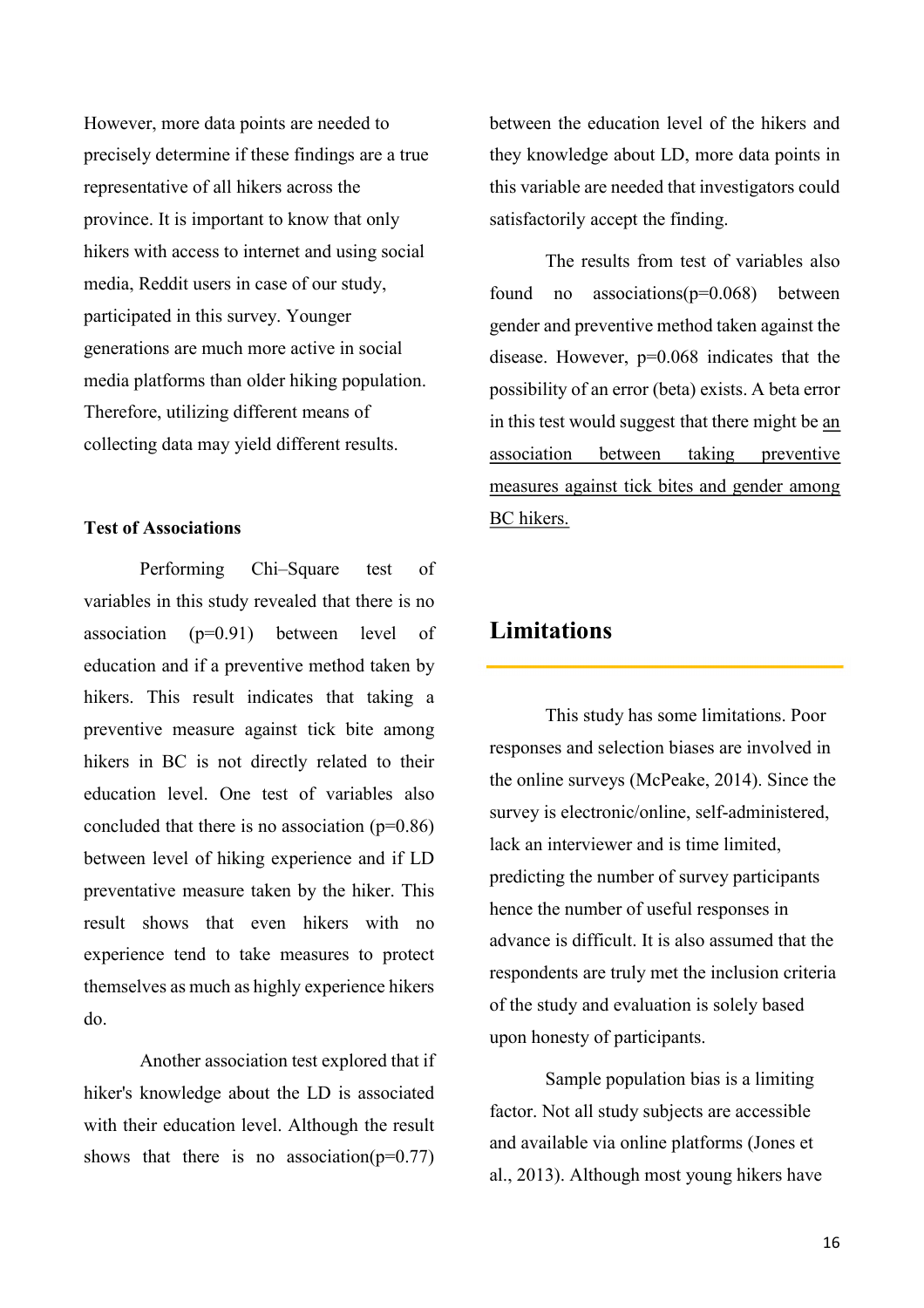access to social media and are users of social media, that is somewhat different in older age category of subjects where they use conventional means of communications rather than online platforms. In the United States, 46% of young aged 18-29, use reddit while only 7% of older adults, 51 and up, uses reddit (Lin, 2021). Access to older age category of participants is limited to those who only use social media platforms, such as Reddit (Reddit, 2021). Thus, sample population bias is a limitation in this study.

There were also some limitations on survey dissemination on reddit pages. Many subreddit and community-based pages did not accept survey links simply because they do have "no survey" policy. Most major subreddit pages accepted the link although there might not be true representative of whole population.

# **Knowledge Translation**

Results of this study might help the public health authorities to design more effective awareness and prevention campaigns in order to control LD in hiking population. Public health initiatives design by health officials could be tailored towards hiking population utilizing information from this study such as the most popular preventive measures or the most frequent method taken among BC hikers.

Education towards prevention of Lyme disease must focus on methods that have the most effectiveness. While our study shows that the most popular/ the most frequent preventive method taken against tick bite is avoiding tall grasses and bush walking, other studies pointed on different methods such as protective clothes or other methods being the most popular methods. The significance of education in this area depends on the region and prevalence of the disease on that region.

Hiking groups can benefit from the study in order to educate their members. The result of this study can be used to design educating tools regarding tick preventive methods. Knowing the behavior of hikers helps to consider that what preventive method is more practical or what methods are more suitable for the region.

Our findings show that although the awareness of BC hikers about the LD is relatively high, it is necessary to educate hikers about the disease. Our findings show that around 8% of people in our study never took any measure against the disease and 25% of them do not think that ticks are problematic for hikers. And that, regardless of current condition of the disease, shows that there is a need for education among hikers and perhaps more so among other outdoor users in BC. That being said, our study did not assess the level of knowledge required for hikers to ensure they are protected against tick bites and Lyme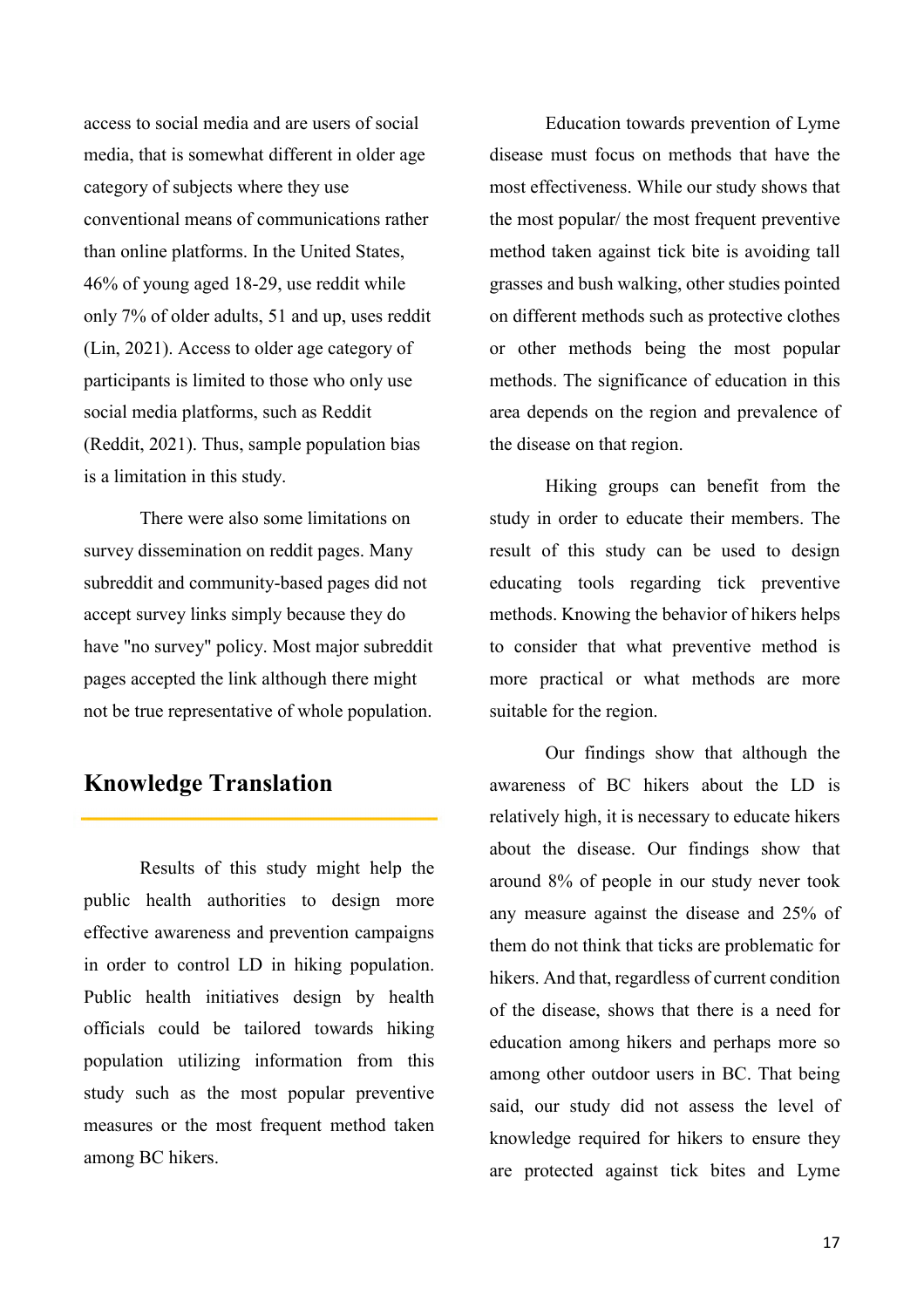disease and what preventive method is the most effective method. Based on our findings, education initiatives could be introduced to increase awareness of tick problems in hiker's communities and about tick bites and diseases they can carry.

### **Future Research**

The area of interest for future research are:

- 1. Attitude and behavior of hikers toward Lyme disease in Canadian provinces with high prevalent of the disease.
- 2. Hiker's knowledge about chemical insect repellent and their effectiveness for Lyme disease prevention.
- 3. Association between having pet and human tick bites which leads to Lyme disease among recreational outdoor users in Canada.

### **Conclusion**

As Lyme disease has been recognized as a potentially increasing infectious disease in British Columbia, assessment of hiker's knowledge and preventive behavior towards Lyme disease through an online survey concluded that BC hikers have high level of awareness about the disease in the province. Overwhelming majority of BC hikers take at

least one preventive measure while hiking to prevent tick bites. Interestingly, in contrast with recommendations for using insect repellant as the most effective method of tick bite prevention, majority of hikers in BC prefer not to use chemical insect repellants. Instead, physical prevention such as avoid walking near tall grasses, avoiding ticks, or avoid bushwalking are the most popular preventive methods. Our study found that there are no significant statistical associations between level of education, hiker's hiking experience or gender of hikers and preventive methods they take against the Lyme disease.

# **Acknowledgement**

The authors would like to thank British Columbia Institute of Technology and Environmental Health Department for their support during this study.

# **Competing Interest**

The authors declare that they have no competing interests.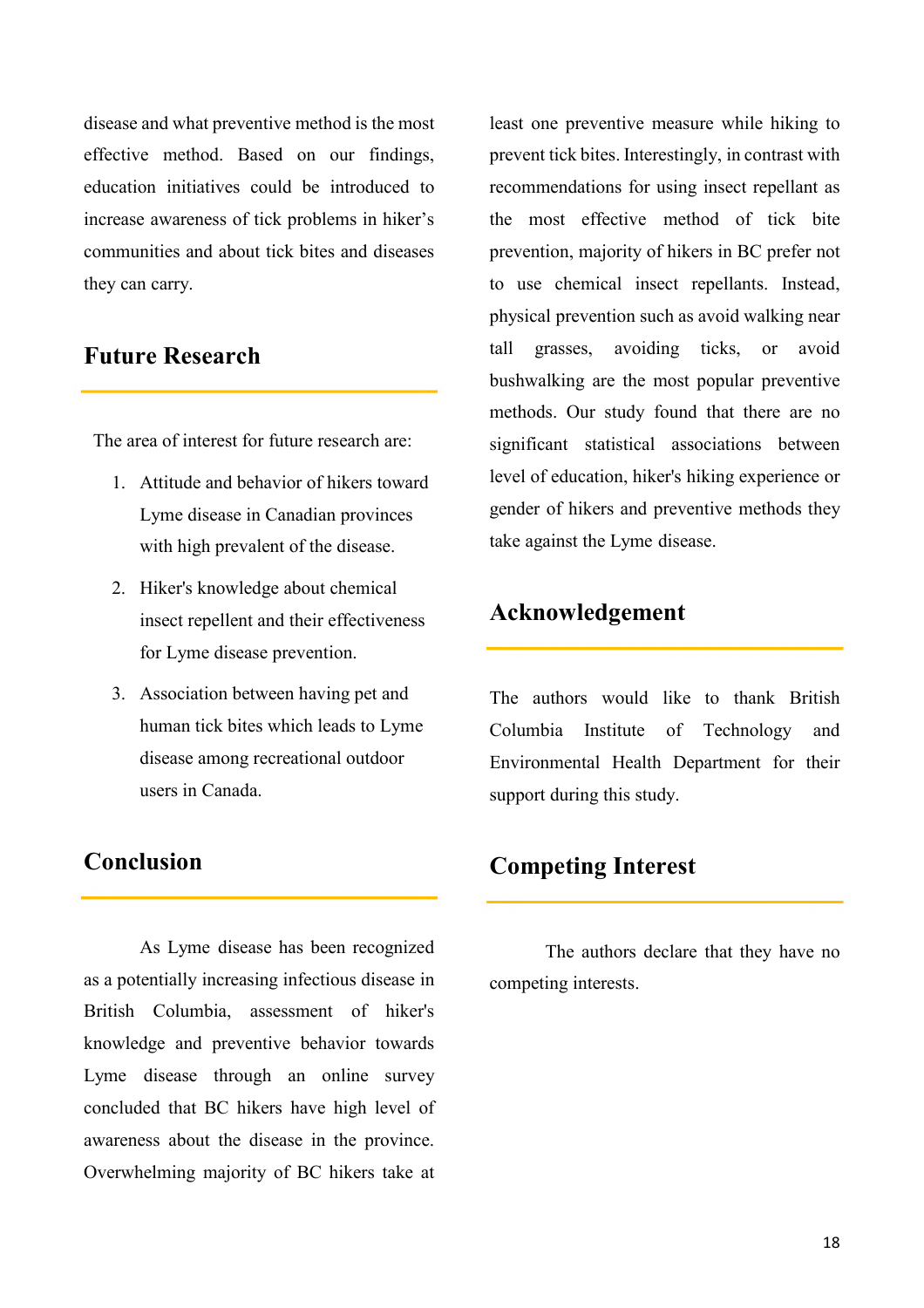### **References**

- Aenishaenslin, C., Bouchard, C., Koffi, J. K., & Ogden, N. H. (2017). Exposure and preventive behaviours toward ticks and Lyme disease in Canada: Results from a first national survey. *Ticks and Tick-Borne Diseases*, *8*(1), 112–118. https://doi.org/10.1016/j.ttbdis.2016.10.0 06
- Aenishaenslin, C., Michel, P., Ravel, A., Gern, L., Milord, F., Waaub, J. P., & Bélanger, D. (2015). Factors associated with preventive behaviors regarding Lyme disease in Canada and Switzerland: A comparative study. *BMC Public Health*, *15*(1), 1–10. https://doi.org/10.1186/s12889-015-1539- 2
- Aenishaenslin, C., Bouchard, C., Koffi, J. K., Pelcat, Y., & Ogden, N. H. (2016). Evidence of rapid changes in Lyme disease awareness in Canada. *Ticks and Tick-Borne Diseases*, *7*(6), 1067–1074. https://doi.org/10.1016/j.ttbdis.2016.09.0 07
- BC Centre for Disease Control, 2020 *Reportable Diseases Data Dashboard*. http://www.bccdc.ca/healthprofessionals/data-reports/reportablediseases-data-dashboard
- Brownstein, J. S., Holford, T. R., & Fish, D. (2005). Effect of Climate Change on Lyme Disease Risk in North America. EcoHealth, 2(1), 38–46. https://doi.org/10.1007/s10393-004-0139 x
- Center for Disease Control, 2020 *CDC newsroom.*  https://www.cdc.gov/media/dpk/diseasesand-conditions/lyme-disease/index.html
- Due C, Fox W, Medlock JM, Pietzsch M, Logan JG. Tick bite prevention and tick removal. BMJ. 2013 Dec 9;347:f7123. doi: 10.1136/bmj.f7123. PMID: 24324215.
- Gupta, S., Eggers, P., Arana, A., Kresse, B., Rios, K., Brown, L., Sampson, L., & Kploanyi, M. (2018). Knowledge and preventive behaviors towards tick-borne diseases in

Delaware. *Ticks and Tick-Borne Diseases*, *9*(3), 615–622. https://doi.org/10.1016/j.ttbdis.2018.01.0 06

- Halperin JJ. Chronic Lyme disease: misconceptions and challenges for patient management. Infect Drug Resist. 2015 May 15;8:119- 28. doi: 10.2147/IDR.S66739. PMID: 26028977; PMCID: PMC4440423.
- Health Canada, 2019. Lyme Disease Surveillance Data. https://www.canada.ca/en/publichealth/services/diseases/lymedisease/surveillance-lymedisease.html#a3
- Henry B, Roth D, Reilly R, MacDougall L, Mak S, Li M, Muhamad M. How big is the Lyme problem? Using novel methods to estimate the true number of Lyme disease cases in British Columbia residents from 1997 to 2008. Vector Borne Zoonotic Dis. 2011 Jul;11(7):863-8. doi: 10.1089/vbz.2010.0142. Epub 2011 Mar 17. PMID: 21413887.
- Jones, T. L., Baxter, M. A., & Khanduja, V. (2013). A quick guide to survey research. Annals of the Royal College of Surgeons of England, 95(1), 5–7. https://doi.org/10.1308/003588413X1351 1609956372
- Koffi, J., & Gasmi, S. (2019). Surveillance for Lyme disease in Canada: 2009-2015. *Online Journal of Public Health Informatics*, *11*(1), 194–199. https://doi.org/10.5210/ojphi.v11i1.9892
- Lin, Y. (2021, January 14). *10 Reddit Statistics You Should Know in 2021 [Infographic]*. Oberlo. https://www.oberlo.ca/blog/redditstatistics

Lindsay, L., Ogden, N., & Schofield, S. (2015). Review of methods to prevent and reduce the risk of Lyme disease. *Canada Communicable Disease Report*, *41*(6), 146–153. https://doi.org/10.14745/ccdr.v41i06a04

Lloyd VK, Hawkins RG. Under-Detection of Lyme Disease in Canada. Healthcare (Basel). 2018 Oct 15;6(4):125. doi: 10.3390/healthcare6040125. PMID: 30326576; PMCID: PMC6315539.